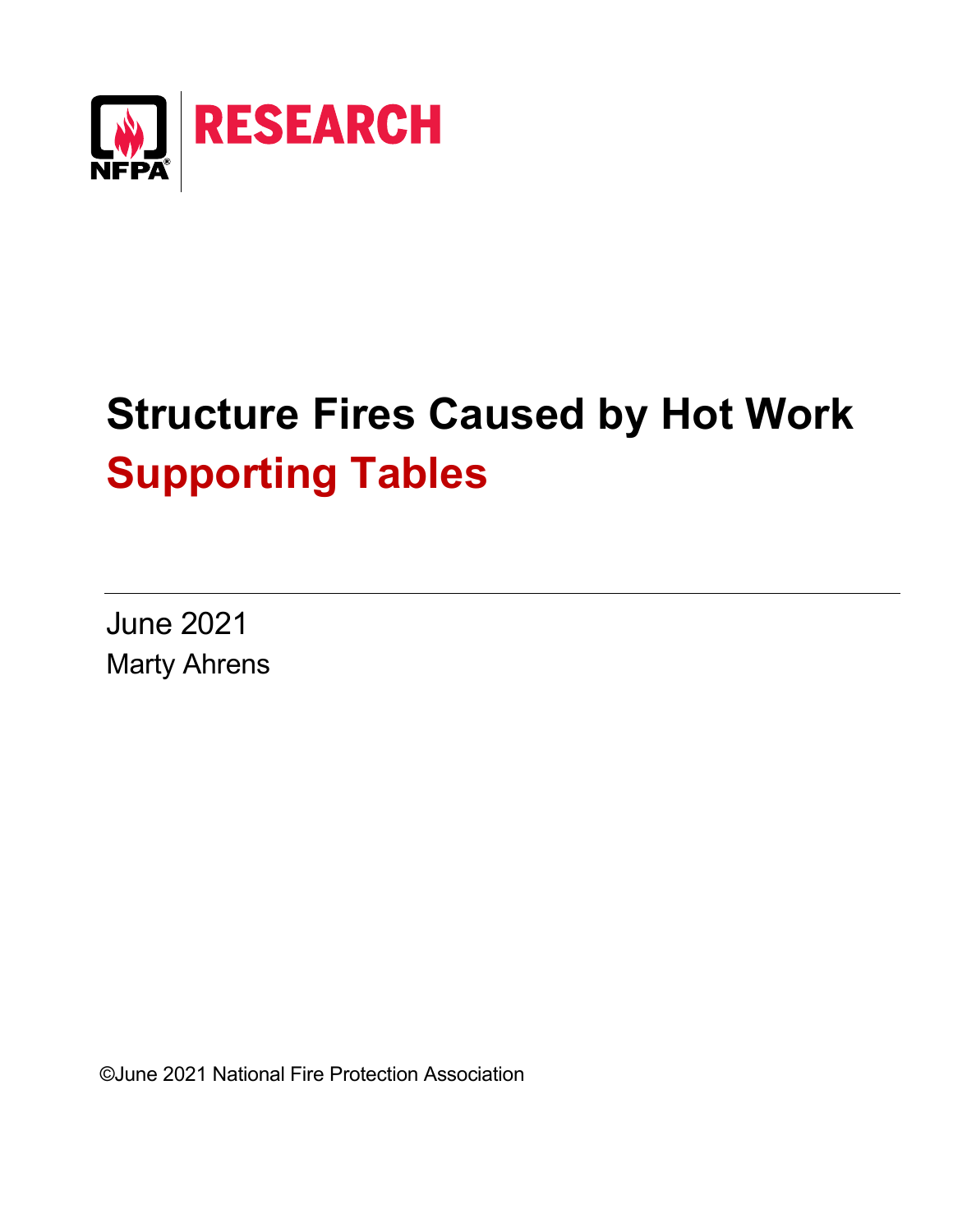## [Structure Fires Caused by Hot Work: Supporting Tables](https://www.nfpa.org/News-and-Research/Data-research-and-tools/US-Fire-Problem/Cooking-equipment)

The tables in this document are a companion to the report of the same name. Estimates of home and nonhome fires caused by hot work are shown separately for each table. The table topics are listed below.

|          |                                    | Page |
|----------|------------------------------------|------|
| Table 1. | By Occupancy                       |      |
| Table 2. | By Equipment Involved in Ignition  |      |
| Table 3. | <b>By Structure Status</b>         | b    |
| Table 4. | By Area of Origin                  |      |
| Table 5. | By Item First Ignited              |      |
| Table 6  | By Factor Contributing to Ignition |      |

The national estimates of fires and losses in this analysis are presented as 2014–2018 annual averages. Estimates were derived from the US Fire Administration's National Fire Incident Reporting System (NFIRS) and NFPA's annual fire department experience survey and include proportional shares of unknown or missing data. Fires are rounded to the nearest 10, deaths and injuries are rounded to the nearest one, and property loss is rounded to the nearest million dollars. Property loss was not adjusted for inflation. Percentages were calculated on unrounded estimates. Sums may not equal totals due to rounding errors.

Confined fires (fires with NFIRS incident type codes 113–118 indicating confined cooking fires, confined chimney or flue fires, confined trash fires, confined fuel burner or boiler fires, confined commercial compactor fires, and confined incinerator fires) were excluded from this analysis. Estimates include proportional shares of fires with unknown data. For more information on how these estimates were calculated, please see the [full report](https://www.nfpa.org/News-and-Research/Data-research-and-tools/US-Fire-Problem/Structure-Fires-Started-by-Hot-Work) and *[How NFPA's National Estimates Are Calculated for Fires.](https://www.nfpa.org/%7E/media/Files/News%20and%20Research/Fire%20statistics%20and%20reports/NFPA%20estimates%20and%20methodology/HowNationalEstimatesAreCalculated.ashx)*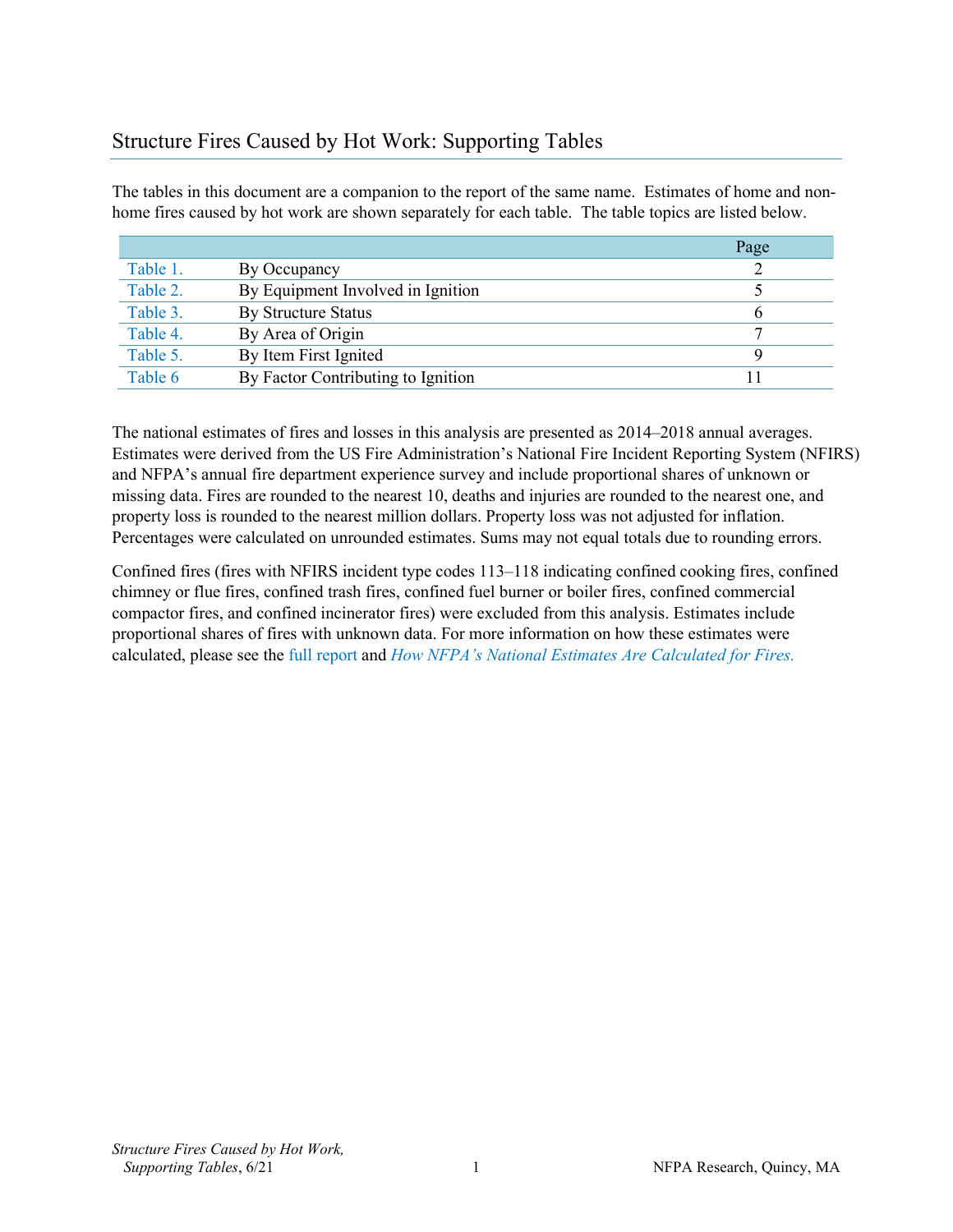#### **Table 1A. Structure Fires Caused by Hot Work by Broad Occupancy: 2014–2018 Annual Averages**

<span id="page-2-0"></span>

| <b>Occupancy</b> | <b>Fires</b> |           | <b>Civilian</b><br><b>Deaths</b> |           | <b>Civilian</b><br><b>Injuries</b> |           | <b>Direct Property</b><br>Damage<br>(in Millions) |         |
|------------------|--------------|-----------|----------------------------------|-----------|------------------------------------|-----------|---------------------------------------------------|---------|
|                  | 1,980        | (43%)     | 16                               | (75%)     | 85                                 | $(50\%)$  | \$106                                             | (22%)   |
| Home<br>Non-home | 2,600        | (57%)     | 5                                | (25%)     | 86                                 | $(50\%)$  | \$378                                             | (78%)   |
|                  |              |           |                                  |           |                                    |           |                                                   |         |
| Total            | 4,580        | $(100\%)$ | 22                               | $(100\%)$ | 17                                 | $(100\%)$ | \$484                                             | $100\%$ |

#### **Table 1B. Home Structure Fires Caused by Hot Work by Occupancy: 2014–2018 Annual Averages**

| Occupancy                | <b>Fires</b> |           | <b>Civilian</b>  | <b>Deaths</b> | <b>Civilian</b><br><b>Injuries</b> |         | <b>Direct Property</b><br>Damage<br>(in Millions) |           |  |
|--------------------------|--------------|-----------|------------------|---------------|------------------------------------|---------|---------------------------------------------------|-----------|--|
|                          |              |           |                  |               |                                    |         |                                                   |           |  |
| One- or two-family home  | 1,430        | (72%)     | 16               | $(100\%)$     | 61                                 | (71%)   | \$53                                              | (50%)     |  |
| Apartment or multifamily |              |           |                  |               |                                    |         |                                                   |           |  |
| home                     | 550          | (28%)     | $\boldsymbol{0}$ | $(0\%)$       | 25                                 | (29%)   | \$53                                              | (40%)     |  |
|                          |              |           |                  |               |                                    |         |                                                   |           |  |
| Total                    | 1,980        | $(100\%)$ | 16               | $(100\%)$     | 85                                 | $100\%$ | \$106                                             | $(100\%)$ |  |

Note: Sums may not equal totals due to rounding errors. Confined structure fires (NFIRS incident types 113**–**118) were excluded from this analysis.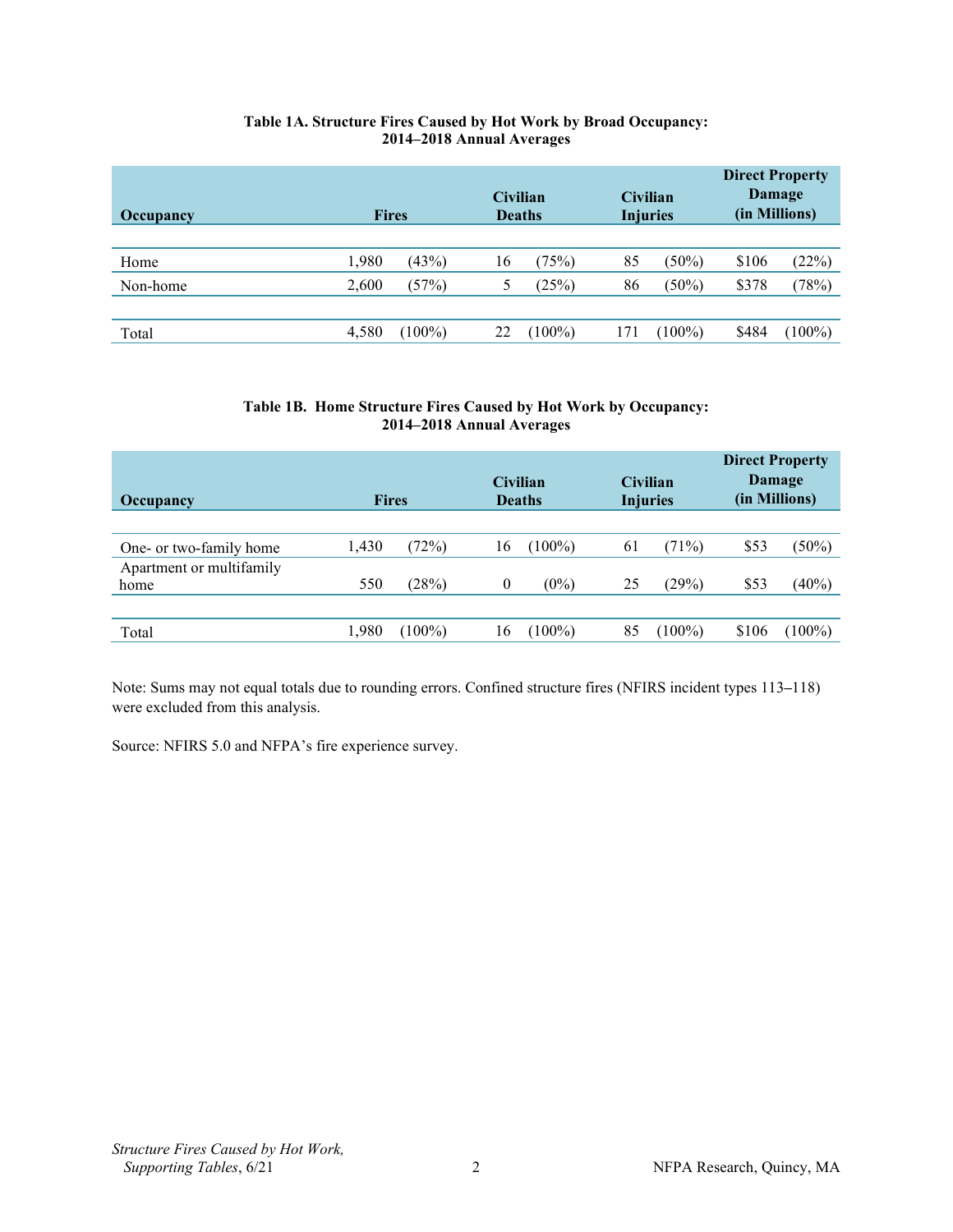| Occupancy                           | <b>Fires</b> |         |                  | <b>Civilian</b><br><b>Deaths</b> | <b>Civilian</b><br><b>Injuries</b> |         | <b>Direct Property</b><br><b>Damage</b><br>(in Millions) |         |
|-------------------------------------|--------------|---------|------------------|----------------------------------|------------------------------------|---------|----------------------------------------------------------|---------|
|                                     |              |         |                  |                                  |                                    |         |                                                          |         |
| Manufacturing or processing         | 680          | (26%)   | $\boldsymbol{0}$ | $(0\%)$                          | 23                                 | (27%)   | \$135                                                    | (36%)   |
|                                     |              |         |                  |                                  |                                    |         |                                                          |         |
| Mercantile or office                | 570          | (22%)   | $\mathbf{1}$     | (22%)                            | 22                                 | (26%)   | \$28                                                     | (7%)    |
| Service station or vehicle sales,   |              |         |                  |                                  |                                    |         |                                                          |         |
| service, or repair                  | 170          | (6%)    | $\mathbf{1}$     | (22%)                            | 10                                 | (12%)   | \$16                                                     | (4%)    |
| Office, bank, or mail facility      | 110          | (4%)    | $\boldsymbol{0}$ | $(0\%)$                          | $\mathbf{1}$                       | $(1\%)$ | \$1                                                      | $(0\%)$ |
| Specialty shop                      | 60           | (2%)    | $\boldsymbol{0}$ | $(0\%)$                          | $\boldsymbol{0}$                   | $(0\%)$ | \$3                                                      | $(1\%)$ |
| Grocery or convenience store        | 40           | $(2\%)$ | $\boldsymbol{0}$ | $(0\%)$                          | $\overline{4}$                     | (5%)    | \$1                                                      | $(0\%)$ |
| Laundry, dry cleaning,              |              |         |                  |                                  |                                    |         |                                                          |         |
| professional supplies, or services  | 30           | (1%)    | $\boldsymbol{0}$ | $(0\%)$                          | 5                                  | (5%)    | \$2                                                      | $(1\%)$ |
| Department store or unclassified    |              |         |                  |                                  |                                    |         |                                                          |         |
| general retail                      | 30           | $(1\%)$ | $\boldsymbol{0}$ | $(0\%)$                          | $\overline{c}$                     | (2%)    | \$0                                                      | $(0\%)$ |
| Personal service, recreational, or  |              |         |                  |                                  |                                    |         |                                                          |         |
| home repair                         | 20           | $(1\%)$ | $\boldsymbol{0}$ | $(0\%)$                          | $\boldsymbol{0}$                   | $(0\%)$ | \$1                                                      | $(0\%)$ |
| Unclassified or unknown-type        |              |         |                  |                                  |                                    |         |                                                          |         |
| mercantile or business              | 90           | (4%)    | $\boldsymbol{0}$ | $(0\%)$                          | $\boldsymbol{0}$                   | $(0\%)$ | \$3                                                      | (1%)    |
|                                     |              |         |                  |                                  |                                    |         |                                                          |         |
| Storage property                    | 550          | (21%)   | $\overline{4}$   | (78%)                            | 13                                 | (15%)   | \$29                                                     | (8%)    |
| Vehicle storage, garage, or fire    |              |         |                  |                                  |                                    |         |                                                          |         |
| station                             | 170          | (6%)    | $\overline{2}$   | (35%)                            | 8                                  | (9%)    | \$12                                                     | (3%)    |
| Warehouse, residential, or self-    |              |         |                  |                                  |                                    |         |                                                          |         |
| storage                             | 110          | (4%)    | $\boldsymbol{0}$ | $(0\%)$                          | $\boldsymbol{0}$                   | $(0\%)$ | \$4                                                      | $(1\%)$ |
| Grain or livestock storage          | 20           | $(1\%)$ | $\boldsymbol{0}$ | $(0\%)$                          | $\boldsymbol{0}$                   | $(0\%)$ | \$5                                                      | $(1\%)$ |
| Unclassified storage property       | 240          | (9%)    | $\overline{2}$   | (43%)                            | 5                                  | (6%)    | \$8                                                      | (2%)    |
|                                     |              |         |                  |                                  |                                    |         |                                                          |         |
| Residential property                | 190          | (7%)    | $\boldsymbol{0}$ | $(0\%)$                          | 6                                  | (7%)    | \$31                                                     | (8%)    |
| Hotel or motel                      | 70           | (3%)    | $\boldsymbol{0}$ | $(0\%)$                          | $\boldsymbol{0}$                   | $(0\%)$ | \$28                                                     | (7%)    |
| Dormitory, fraternity, sorority, or |              |         |                  |                                  |                                    |         |                                                          |         |
| barracks                            | 10           | $(1\%)$ | $\boldsymbol{0}$ | $(0\%)$                          | 3                                  | (3%)    | \$0                                                      | $(0\%)$ |
| Unclassified or unknown-type        |              |         |                  |                                  |                                    |         |                                                          |         |
| residential property                | 90           | (4%)    | $\boldsymbol{0}$ | $(0\%)$                          | 3                                  | (3%)    | \$2                                                      | $(1\%)$ |

#### **Table 1C. Non-Home Structure Fires Caused by Hot Work by Occupancy: 2014–2018 Annual Averages**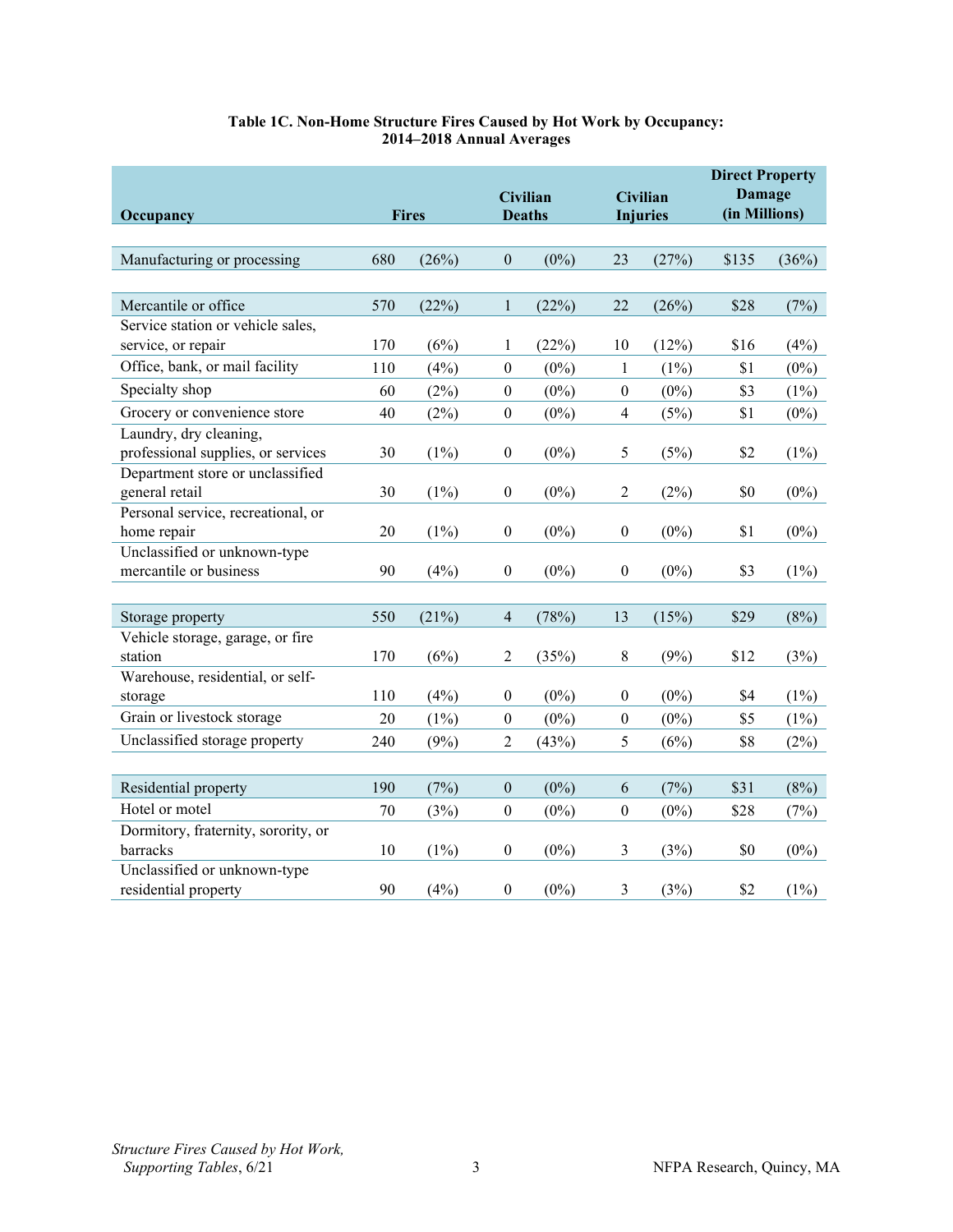| Occupancy                                                         | <b>Fires</b> |           |                  | Civilian<br><b>Deaths</b> |                  | Civilian<br><b>Injuries</b> | <b>Direct Property</b><br>Damage<br>(in Millions) |           |
|-------------------------------------------------------------------|--------------|-----------|------------------|---------------------------|------------------|-----------------------------|---------------------------------------------------|-----------|
| Public assembly                                                   | 170          | (7%)      | $\boldsymbol{0}$ | $(0\%)$                   | $\overline{2}$   | (3%)                        | \$21                                              | (5%)      |
| Eating or drinking establishment                                  | 80           | (3%)      | $\boldsymbol{0}$ | $(0\%)$                   | 1                | (2%)                        | \$6                                               | (2%)      |
| Place of worship or funeral property                              | 40           | $(1\%)$   | $\boldsymbol{0}$ | $(0\%)$                   | $\boldsymbol{0}$ | $(0\%)$                     | \$3                                               | $(1\%)$   |
| Library, museum, courthouse, or<br>other public property          | 20           | $(1\%)$   | $\boldsymbol{0}$ | $(0\%)$                   | $\boldsymbol{0}$ | $(0\%)$                     | \$11                                              | (3%)      |
| Industrial, utility, defense,<br>agriculture, or mining           | 120          | (5%)      | $\boldsymbol{0}$ | $(0\%)$                   | 8                | $(10\%)$                    | \$23                                              | (6%)      |
| Agriculture                                                       | 20           | $(1\%)$   | $\boldsymbol{0}$ | $(0\%)$                   | $\boldsymbol{0}$ | $(0\%)$                     | \$7                                               | (2%)      |
| Utility or distribution system                                    | 20           | $(1\%)$   | $\boldsymbol{0}$ | $(0\%)$                   | 7                | (9%)                        | \$0                                               | $(0\%)$   |
| Laboratory                                                        | 10           | $(1\%)$   | $\boldsymbol{0}$ | $(0\%)$                   | $\boldsymbol{0}$ | $(0\%)$                     | \$1                                               | $(0\%)$   |
| Unclassified utility, defense,<br>agriculture, or mining          | 50           | (2%)      | $\boldsymbol{0}$ | $(0\%)$                   | 1                | $(1\%)$                     | \$15                                              | (4%)      |
| Outside or special property<br>Construction site or oil/gas field | 100          | (4%)      | $\boldsymbol{0}$ | $(0\%)$                   | $\boldsymbol{0}$ | $(0\%)$<br>$(0\%)$          | \$7<br>\$2                                        | (2%)      |
| Bridge, tunnel, or outbuilding                                    | 50           | (2%)      | $\boldsymbol{0}$ | $(0\%)$                   | $\boldsymbol{0}$ |                             | \$4                                               | $(1\%)$   |
| Highway, street, or parking area                                  | 20           | $(1\%)$   | $\boldsymbol{0}$ | $(0\%)$                   | $\boldsymbol{0}$ | $(0\%)$                     | \$0                                               | $(1\%)$   |
|                                                                   | 10           | $(1\%)$   | $\boldsymbol{0}$ | $(0\%)$                   | $\boldsymbol{0}$ | $(0\%)$                     |                                                   | $(0\%)$   |
| <b>Educational property</b>                                       | 100          | (4%)      | $\boldsymbol{0}$ | $(0\%)$                   | 3                | (4%)                        | \$99                                              | (26%)     |
| Preschool through grade 12                                        | 60           | (2%)      | $\boldsymbol{0}$ | $(0\%)$                   | 3                | (4%)                        | \$7                                               | (2%)      |
| Adult education or college<br>classroom                           | 20           | $(1\%)$   | $\boldsymbol{0}$ | $(0\%)$                   | $\boldsymbol{0}$ | $(0\%)$                     | \$84                                              | (22%)     |
| Health care, detention, or correction                             | 90           | (3%)      | $\boldsymbol{0}$ | $(0\%)$                   | 6                | (7%)                        | \$1                                               | $(0\%)$   |
| Hospital or hospice                                               | 30           | $(1\%)$   | $\boldsymbol{0}$ | $(0\%)$                   | 1                | (2%)                        | \$1                                               | $(0\%)$   |
| Clinic or doctor's office                                         | 20           | $(1\%)$   | $\boldsymbol{0}$ | $(0\%)$                   | 3                | (3%)                        | \$0                                               | $(0\%)$   |
| Prison, jail, or police station                                   | $10\,$       | (1%)      | $\boldsymbol{0}$ | $(0\%)$                   | $\,1$            | $(1\%)$                     | \$0                                               | $(0\%)$   |
| Unclassified or unknown property<br>use                           | 50           | (2%)      | $\boldsymbol{0}$ | $(0\%)$                   | $\overline{2}$   | (2%)                        | \$3                                               | (1%)      |
| Total                                                             | 2,600        | $(100\%)$ | $\mathfrak{S}$   | $(100\%)$                 | 86               | $(100\%)$                   | \$378                                             | $(100\%)$ |

#### **Table 1C. Non-Home Structure Fires Caused by Hot Work by Occupancy: 2014–2018 Annual Averages (Continued)**

Note: Sums may not equal totals due to rounding errors. Confined structure fires (NFIRS incident types 113–118) were excluded from this analysis. Only occupancies with rounded totals of at least 1 percent of the fires are shown.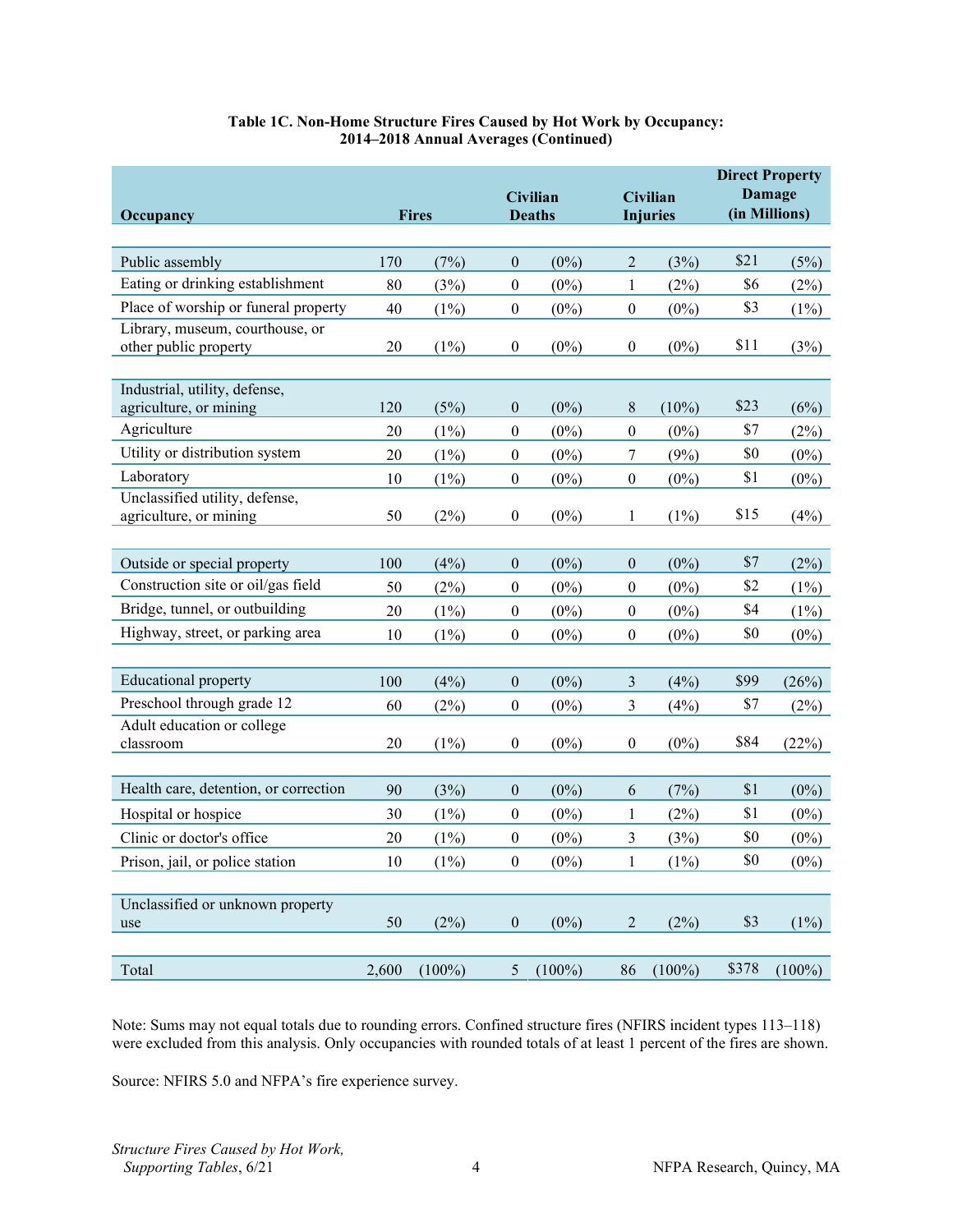<span id="page-5-0"></span>

| <b>Equipment Involved</b>    | <b>Fires</b> |           | <b>Civilian</b> | <b>Deaths</b> | <b>Civilian</b><br><b>Injuries</b> |           | <b>Direct Property</b><br>Damage<br>(in Millions) |           |
|------------------------------|--------------|-----------|-----------------|---------------|------------------------------------|-----------|---------------------------------------------------|-----------|
|                              |              |           |                 |               |                                    |           |                                                   |           |
| Soldering equipment          | 650          | (33%)     | 2               | $(11\%)$      | 26                                 | $(30\%)$  | \$24                                              | (23%)     |
| Welding torch                | 620          | (31%)     | 4               | (22%)         | 30                                 | (36%)     | \$45                                              | (43%)     |
| Cutting torch                | 260          | (13%)     | $\mathbf{0}$    | $(0\%)$       | 10                                 | (12%)     | \$15                                              | (14%)     |
| Burner                       | 260          | (13%)     | 5               | (34%)         | 14                                 | (17%)     | \$11                                              | $(11\%)$  |
| Heat-treating equipment      | 160          | (8%)      | 5               | (33%)         | $\overline{4}$                     | (4%)      | \$10                                              | (9%)      |
| Tar pot or tar kettle        | 10           | (1%)      | $\mathbf{0}$    | $(0\%)$       |                                    | $(1\%)$   | \$1                                               | (1%)      |
| Power nail gun, stud driver, |              |           |                 |               |                                    |           |                                                   |           |
| or stapler                   | $\theta$     | $(0\%)$   | $\mathbf{0}$    | $(0\%)$       | $\theta$                           | $(0\%)$   | \$0                                               | $(0\%)$   |
|                              |              |           |                 |               |                                    |           |                                                   |           |
| Total                        | 1,980        | $(100\%)$ | 16              | $(100\%)$     | 85                                 | $(100\%)$ | \$106                                             | $(100\%)$ |

#### **Table 2A. Home Structure Fires Caused by Hot Work by Equipment Involved in Ignition: 2014–2018 Annual Averages**

#### **Table 2B. Non-Home Structure Fires Caused by Hot Work by Equipment Involved in Ignition: 2014–2018 Annual Averages**

| <b>Equipment Involved</b>                  | <b>Fires</b>     |           | <b>Civilian</b>  | <b>Deaths</b> | <b>Civilian</b><br><b>Injuries</b> |           | <b>Direct Property</b><br><b>Damage</b><br>(in Millions) |           |
|--------------------------------------------|------------------|-----------|------------------|---------------|------------------------------------|-----------|----------------------------------------------------------|-----------|
| Welding torch                              | 1,030            | (40%)     | 5                | (2%)          | 26                                 | (2%)      | \$111                                                    | (3%)      |
| Cutting torch                              | 660              | (25%)     | $\mathbf{0}$     | $(0\%)$       | 20                                 | $(1\%)$   | \$59                                                     | (2%)      |
| Heat-treating equipment                    | 490              | (19%)     | $\mathbf{0}$     | $(0\%)$       | 20                                 | $(1\%)$   | \$73                                                     | (2%)      |
| Burner                                     | 250              | (9%)      | $\overline{0}$   | $(0\%)$       | 17                                 | $(1\%)$   | \$95                                                     | (3%)      |
| Soldering equipment                        | 150              | (6%)      | $\boldsymbol{0}$ | $(0\%)$       | 2                                  | $(0\%)$   | \$39                                                     | (1%)      |
| Tar pot or tar kettle                      | 20               | $(1\%)$   | $\mathbf{0}$     | $(0\%)$       | $\theta$                           | $(0\%)$   | \$0                                                      | $(0\%)$   |
| Power nail gun, stud driver,<br>or stapler | $\boldsymbol{0}$ | $(0\%)$   | $\overline{0}$   | $(0\%)$       | $\mathbf{0}$                       | $(0\%)$   | \$0                                                      | $(0\%)$   |
| Total                                      | 2,600            | $(100\%)$ | 5.48             | $(100\%)$     | 86                                 | $(100\%)$ | \$378                                                    | $(100\%)$ |

Note: Fires in which the equipment involved in ignition was unknown or not reported have been allocated proportionally among fires with known equipment involved. Fires in which the equipment involved in ignition was entered as none but the heat source indicated equipment involvement or the heat source was unknown were also treated as unknown and allocated proportionally among the fires with known equipment involved. Fires with unclassified shop tools and industrial equipment (NFIRS "equipment involved in ignition" code 300) were allocated proportionally among fires, specific shop tools, and industrial equipment. Sums may not equal totals due to rounding errors. Confined structure fires (NFIRS incident types 113–118) were excluded from this analysis.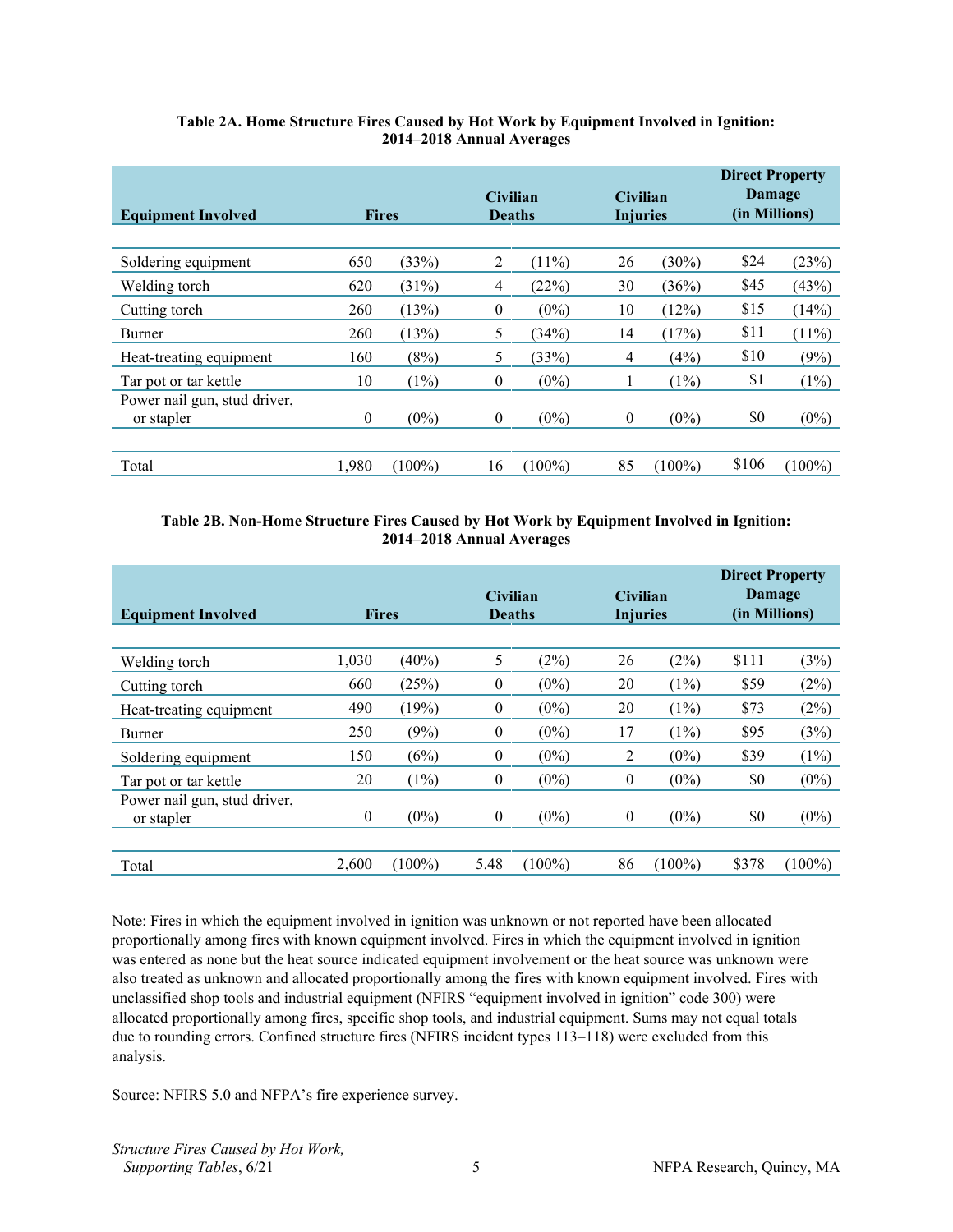<span id="page-6-0"></span>

| <b>Structure Status</b>          | <b>Fires</b> |           | <b>Civilian</b><br><b>Deaths</b> |           | <b>Civilian</b><br><b>Injuries</b> |           | <b>Direct Property</b><br>Damage<br>(in Millions) |           |
|----------------------------------|--------------|-----------|----------------------------------|-----------|------------------------------------|-----------|---------------------------------------------------|-----------|
|                                  |              |           |                                  |           |                                    |           |                                                   |           |
| In normal use                    | 1,640        | (83%)     | 16                               | $(100\%)$ | 81                                 | (96%)     | \$77                                              | (72%)     |
| Under construction               | 130          | (7%)      | $\mathbf{0}$                     | $(0\%)$   | 2                                  | (2%)      | \$22                                              | (21%)     |
| Under major renovation           | 110          | (5%)      | 0                                | $(0\%)$   | 2                                  | (2%)      | \$5                                               | (5%)      |
| Vacant and secured               | 50           | (2%)      | $\theta$                         | $(0\%)$   | $\theta$                           | $(0\%)$   | \$1                                               | (1%)      |
| Being demolished                 | 20           | $(1\%)$   | 0                                | $(0\%)$   | $\boldsymbol{0}$                   | $(0\%)$   | \$0                                               | $(0\%)$   |
| Unclassified structure<br>status | 10           | $(1\%)$   | $\mathbf{0}$                     | $(0\%)$   | $\mathbf{0}$                       | $(0\%)$   | \$0                                               | $(0\%)$   |
| Idle or not routinely            |              |           |                                  |           |                                    |           |                                                   |           |
| used                             | 10           | $(1\%)$   | $\mathbf{0}$                     | $(0\%)$   | $\mathbf{0}$                       | $(0\%)$   | \$1                                               | $(1\%)$   |
| Vacant and unsecured             | 10           | $(0\%)$   | $\mathbf{0}$                     | $(0\%)$   | $\mathbf{0}$                       | $(0\%)$   | \$0                                               | $(0\%)$   |
|                                  |              |           |                                  |           |                                    |           |                                                   |           |
| Total                            | 1,980        | $(100\%)$ | 16                               | $(100\%)$ | 85                                 | $(100\%)$ | \$106                                             | $(100\%)$ |

#### **Table 3A. Home Structure Fires Caused by Hot Work by Structure Status: 2014–2018 Annual Averages**

#### **Table 3B. Non-Home Structure Fires Caused by Hot Work by Structure Status: 2014–2018 Annual Averages**

| <b>Structure Status</b>       | <b>Fires</b> |           | <b>Civilian</b><br><b>Deaths</b> |           | <b>Civilian</b><br><b>Injuries</b> |           | <b>Direct Property</b><br>Damage<br>(in Millions) |           |  |
|-------------------------------|--------------|-----------|----------------------------------|-----------|------------------------------------|-----------|---------------------------------------------------|-----------|--|
| In normal use                 | 2,080        | $(80\%)$  | 5                                | $(100\%)$ | 83                                 | (98%)     | \$324                                             | (86%)     |  |
| Under construction            | 200          | (8%)      | $\mathbf{0}$                     | $(0\%)$   | $\mathbf{I}$                       | $(1\%)$   | \$18                                              | (5%)      |  |
| Under major renovation        | 140          | (6%)      | $\mathbf{0}$                     | $(0\%)$   | $\mathbf{I}$                       | $(1\%)$   | \$32                                              | (8%)      |  |
| Being demolished              | 60           | (2%)      | $\theta$                         | $(0\%)$   | $\theta$                           | $(0\%)$   | \$1                                               | $(0\%)$   |  |
| Vacant and secured            | 50           | (2%)      | $\mathbf{0}$                     | $(0\%)$   | $\mathbf{0}$                       | $(0\%)$   | \$1                                               | $(0\%)$   |  |
| Idle or not routinely<br>used | 30           | $(1\%)$   | $\mathbf{0}$                     | $(0\%)$   | $\mathbf{0}$                       | $(0\%)$   | \$1                                               | $(0\%)$   |  |
| Unclassified structure        |              |           |                                  |           |                                    |           |                                                   |           |  |
| status                        | 30           | $(1\%)$   | $\mathbf{0}$                     | $(0\%)$   | $\mathbf{0}$                       | $(0\%)$   | \$0                                               | $(0\%)$   |  |
| Vacant and unsecured          | 10           | $(0\%)$   | $\boldsymbol{0}$                 | $(0\%)$   | $\mathbf{0}$                       | $(0\%)$   | \$1                                               | $(0\%)$   |  |
| Total                         | 2,600        | $(100\%)$ | 5                                | $(100\%)$ | 86                                 | $(100\%)$ | \$378                                             | $(100\%)$ |  |

Note: Sums may not equal totals due to rounding errors. Confined structure fires (NFIRS incident types 113–118) were excluded from this analysis.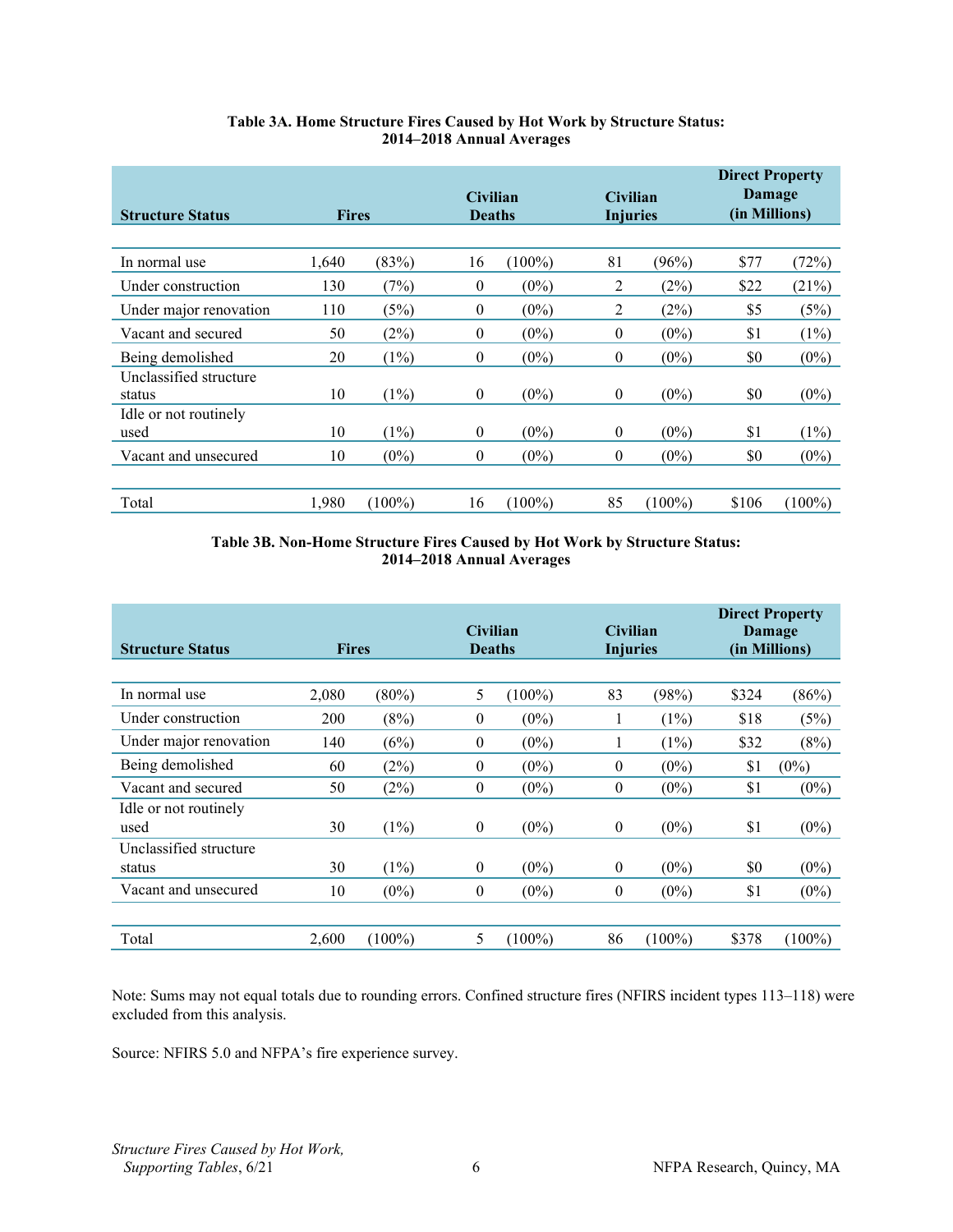<span id="page-7-0"></span>

| <b>Area of Origin</b>          | <b>Fires</b> |           | <b>Civilian</b><br><b>Deaths</b> |           | Civilian<br><b>Injuries</b> |           | <b>Direct Property</b><br>Damage<br>(in Millions) |           |
|--------------------------------|--------------|-----------|----------------------------------|-----------|-----------------------------|-----------|---------------------------------------------------|-----------|
|                                |              |           |                                  |           |                             |           |                                                   |           |
| Wall assembly or concealed     |              |           |                                  |           |                             |           |                                                   |           |
| space                          | 310          | (16%)     | $\boldsymbol{0}$                 | $(0\%)$   | 9                           | $(10\%)$  | \$16                                              | (15%)     |
| Bathroom or lavatory           | 260          | (13%)     | $\boldsymbol{0}$                 | $(0\%)$   | 16                          | (19%)     | \$12                                              | (12%)     |
| Kitchen or cooking area        | 150          | (7%)      | 2                                | $(11\%)$  | 9                           | $(10\%)$  | \$4                                               | (4%)      |
| Exterior roof surface          | 140          | (7%)      | $\boldsymbol{0}$                 | $(0\%)$   | 5                           | (6%)      | \$9                                               | (8%)      |
| Garage or vehicle storage area | 140          | (7%)      | 2                                | $(11\%)$  | 12                          | (14%)     | \$8                                               | (8%)      |
| Exterior wall surface          | 130          | (7%)      | $\boldsymbol{0}$                 | $(0\%)$   | $\boldsymbol{0}$            | $(0\%)$   | \$15                                              | (14%)     |
| Crawl space or substructure    |              |           |                                  |           |                             |           |                                                   |           |
| space                          | 110          | (6%)      | $\overline{2}$                   | $(11\%)$  | 9                           | $(11\%)$  | \$3                                               | (3%)      |
| Attic or ceiling/roof assembly |              |           |                                  |           |                             |           |                                                   |           |
| or concealed space             | 80           | (4%)      | $\mathbf{0}$                     | $(0\%)$   | 1                           | $(1\%)$   | \$11                                              | $(10\%)$  |
| Ceiling/floor assembly or      |              |           |                                  |           |                             |           |                                                   |           |
| concealed space                | 70           | (4%)      | $\boldsymbol{0}$                 | $(0\%)$   | 3                           | (3%)      | \$1                                               | $(1\%)$   |
| Bedroom                        | 60           | (3%)      | 4                                | (22%)     | 6                           | (7%)      | \$4                                               | (4%)      |
| Laundry room or area           | 50           | (2%)      | $\boldsymbol{0}$                 | $(0\%)$   | $\boldsymbol{0}$            | $(0\%)$   | \$1                                               | (1%)      |
| Exterior balcony or            |              |           |                                  |           |                             |           |                                                   |           |
| unenclosed porch               | 40           | (2%)      | $\boldsymbol{0}$                 | $(0\%)$   | $\boldsymbol{0}$            | $(0\%)$   | \$0                                               | $(0\%)$   |
| Unclassified outside area      | 30           | (2%)      | $\boldsymbol{0}$                 | $(0\%)$   | $\boldsymbol{0}$            | $(0\%)$   | \$1                                               | (1%)      |
| Living room                    | 30           | (2%)      | $\overline{c}$                   | $(11\%)$  | $\boldsymbol{0}$            | $(0\%)$   | \$0                                               | $(0\%)$   |
| Unclassified function area     | 30           | (2%)      | $\boldsymbol{0}$                 | $(0\%)$   | 1                           | $(1\%)$   | \$0                                               | $(0\%)$   |
| Other known area               | 340          | (17%)     | 5                                | (34%)     | 15                          | (18%)     | \$19                                              | (18%)     |
|                                |              |           |                                  |           |                             |           |                                                   |           |
| Total                          | 1,980        | $(100\%)$ | 16                               | $(100\%)$ | 85                          | $(100\%)$ | \$106                                             | $(100\%)$ |

#### **Table 4A. Home Structure Fires Caused by Hot Work by Area of Origin: 2014–2018 Annual Averages**

Note: Sums may not equal totals due to rounding errors. Confined structure fires (NFIRS incident type 113–118) were excluded from this analysis.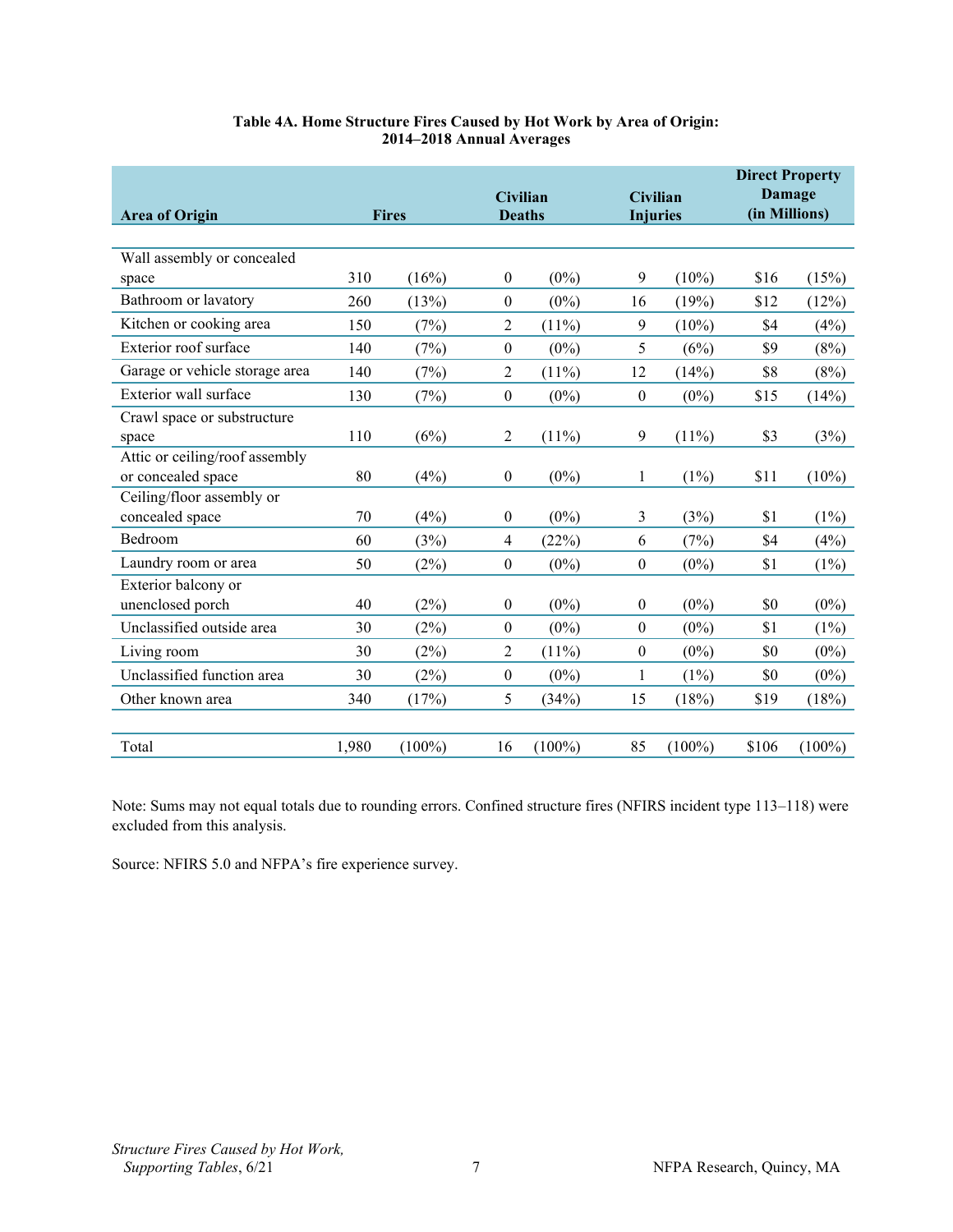| <b>Area of Origin</b>                                | <b>Fires</b> |           |                  | <b>Civilian</b><br><b>Deaths</b> | <b>Civilian</b><br><b>Injuries</b> |           | <b>Direct Property</b><br>Damage<br>(in Millions) |           |
|------------------------------------------------------|--------------|-----------|------------------|----------------------------------|------------------------------------|-----------|---------------------------------------------------|-----------|
|                                                      |              |           |                  |                                  |                                    |           |                                                   |           |
| Exterior roof surface                                | 300          | (12%)     | $\mathbf{0}$     | $(0\%)$                          | 2                                  | (2%)      | \$110                                             | (29%)     |
| Processing or manufacturing<br>area or workroom      | 280          | (11%)     | 1                | (22%)                            | 9                                  | $(10\%)$  | \$109                                             | (29%)     |
| Maintenance or paint shop area                       | 200          | (8%)      | 1                | (22%)                            | 16                                 | (19%)     | \$19                                              | (5%)      |
| Garage or vehicle storage area                       | 170          | (6%)      | 2                | (35%)                            | $8\,$                              | (9%)      | \$14                                              | (4%)      |
| Unclassified equipment or<br>service area            | 120          | (5%)      | $\boldsymbol{0}$ | $(0\%)$                          | 3                                  | (4%)      | \$12                                              | (3%)      |
| Wall assembly or concealed<br>space                  | 120          | (5%)      | $\boldsymbol{0}$ | $(0\%)$                          | $\overline{c}$                     | (2%)      | \$18                                              | (5%)      |
| Machinery room or area or<br>elevator machinery room | 100          | (4%)      | $\boldsymbol{0}$ | $(0\%)$                          | 1                                  | (1%)      | \$8                                               | (2%)      |
| Unclassified storage area                            | 90           | (3%)      | $\boldsymbol{0}$ | $(0\%)$                          | $\mathbf{1}$                       | $(1\%)$   | \$3                                               | (1%)      |
| Exterior wall surface                                | 80           | (3%)      | $\boldsymbol{0}$ | $(0\%)$                          | 3                                  | (3%)      | \$2                                               | $(0\%)$   |
| Ceiling/floor assembly or<br>concealed space         | 70           | (3%)      | $\boldsymbol{0}$ | $(0\%)$                          | 1                                  | (1%)      | \$11                                              | (3%)      |
| Construction or renovation area                      | 60           | (2%)      | $\boldsymbol{0}$ | $(0\%)$                          | $\boldsymbol{0}$                   | $(0\%)$   | \$2                                               | (1%)      |
| Unclassified structural area                         | 60           | (2%)      | $\boldsymbol{0}$ | $(0\%)$                          | $\boldsymbol{0}$                   | $(0\%)$   | \$12                                              | (3%)      |
| Storage room, area, tank, or bin                     | 60           | (2%)      | $\boldsymbol{0}$ | $(0\%)$                          | $\mathbf{1}$                       | $(1\%)$   | \$0                                               | $(0\%)$   |
| Storage of supplies or tools or<br>dead storage      | 50           | (2%)      | $\boldsymbol{0}$ | $(0\%)$                          | 3                                  | (3%)      | \$0                                               | $(0\%)$   |
| Attic or ceiling/roof assembly<br>or concealed space | 40           | (2%)      | $\boldsymbol{0}$ | $(0\%)$                          | $\overline{2}$                     | (3%)      | \$1                                               | $(0\%)$   |
| Unclassified outside area                            | 40           | (2%)      | $\boldsymbol{0}$ | $(0\%)$                          | $\mathbf{0}$                       | $(0\%)$   | \$1                                               | $(0\%)$   |
| Duct for HVAC, cable, exhaust,<br>heating, or AC     | 40           | (2%)      | $\boldsymbol{0}$ | $(0\%)$                          | 1                                  | (2%)      | \$1                                               | $(0\%)$   |
| Kitchen or cooking area                              | 40           | (2%)      | $\boldsymbol{0}$ | $(0\%)$                          | 1                                  | (2%)      | \$0                                               | $(0\%)$   |
| Other known area                                     | 660          | (25%)     | $\mathbf{1}$     | (22%)                            | 31                                 | (36%)     | \$53                                              | (14%)     |
|                                                      |              |           |                  |                                  |                                    |           |                                                   |           |
| Total                                                | 2,600        | $(100\%)$ | 5                | $(100\%)$                        | 86                                 | $(100\%)$ | \$378                                             | $(100\%)$ |

#### **Table 4B. Non-Home Structure Fires Caused by Hot Work by Area of Origin: 2014–2018 Annual Averages**

Note: Sums may not equal totals due to rounding errors. Confined structure fires (NFIRS incident types 113–118) were excluded from this analysis.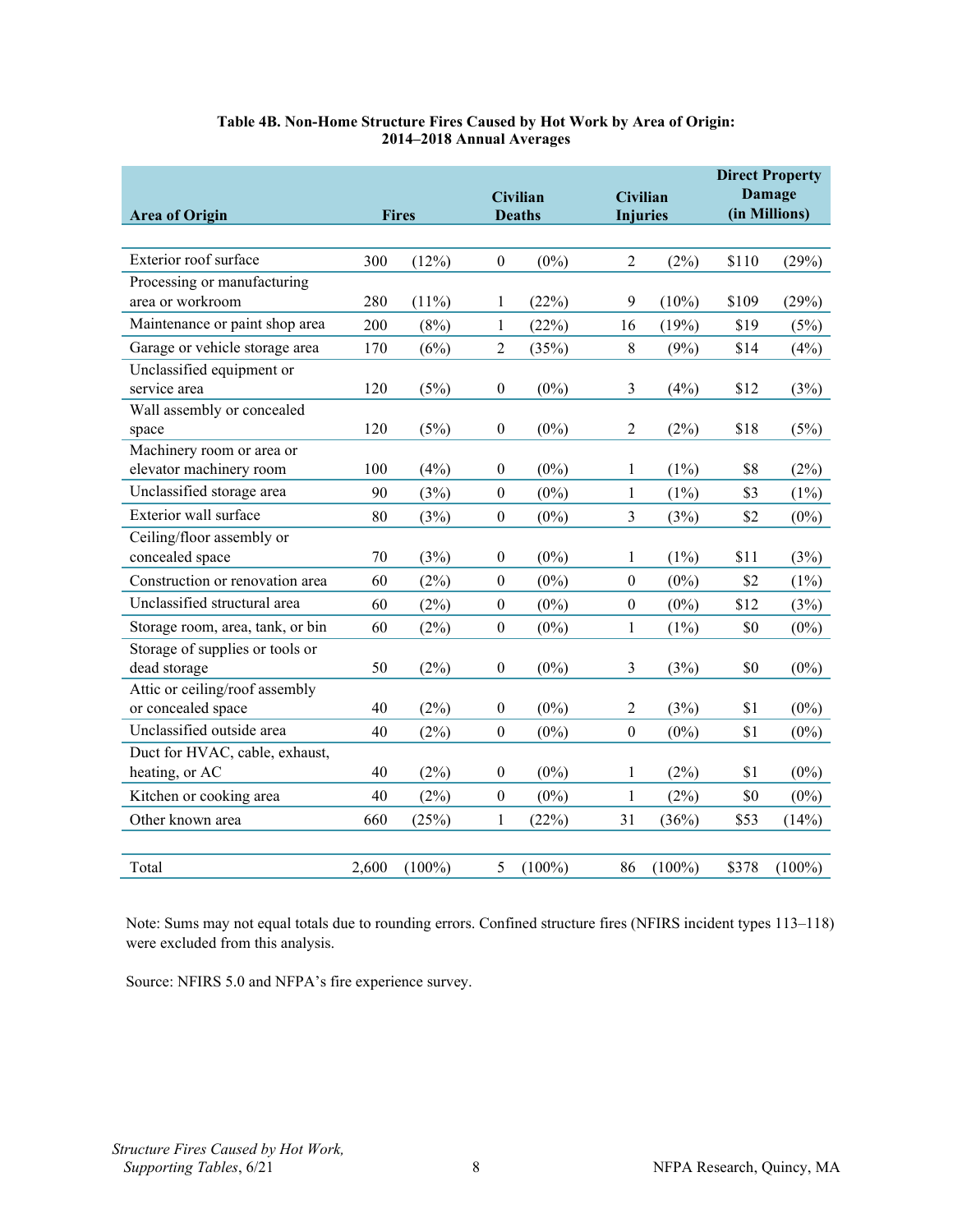<span id="page-9-0"></span>

| <b>Item First Ignited</b>         | <b>Fires</b> |           |                  | <b>Civilian</b><br><b>Deaths</b> | <b>Civilian</b><br><b>Injuries</b> |           | <b>Direct Property</b><br><b>Damage</b><br>(in Millions) |           |
|-----------------------------------|--------------|-----------|------------------|----------------------------------|------------------------------------|-----------|----------------------------------------------------------|-----------|
|                                   |              |           |                  |                                  |                                    |           |                                                          |           |
| Structural member or framing      | 470          | (24%)     | 5                | (33%)                            | 18                                 | (21%)     | \$25                                                     | (24%)     |
| Insulation within structural area | 390          | (20%)     | $\boldsymbol{0}$ | $(0\%)$                          | 16                                 | (19%)     | \$17                                                     | (16%)     |
| Exterior wall covering or finish  | 190          | (9%)      | $\mathbf{0}$     | $(0\%)$                          | $\mathbf{0}$                       | $(0\%)$   | \$19                                                     | (18%)     |
| Unclassified structural           |              |           |                  |                                  |                                    |           |                                                          |           |
| component or finish               | 150          | (8%)      | $\mathbf{0}$     | $(0\%)$                          | 5                                  | (6%)      | \$3                                                      | (3%)      |
| Exterior roof covering or finish  | 120          | (6%)      | $\boldsymbol{0}$ | $(0\%)$                          | 5                                  | (6%)      | \$8                                                      | (8%)      |
| Flammable or combustible liquid   |              |           |                  |                                  |                                    |           |                                                          |           |
| or gas, piping, or filter         | 90           | (5%)      | 5                | (34%)                            | 12                                 | (14%)     | \$9                                                      | (9%)      |
| Unclassified item first ignited   | 90           | (4%)      | $\mathbf{0}$     | $(0\%)$                          | 2                                  | (3%)      | \$4                                                      | (3%)      |
| Interior wall covering, excluding |              |           |                  |                                  |                                    |           |                                                          |           |
| drapes                            | 50           | (2%)      | $\mathbf{0}$     | $(0\%)$                          | 3                                  | (4%)      | \$1                                                      | $(1\%)$   |
| Exterior trim, including doors    | 40           | (2%)      | $\boldsymbol{0}$ | $(0\%)$                          | $\mathbf{0}$                       | $(0\%)$   | \$4                                                      | (4%)      |
| Cooking materials, including      |              |           |                  |                                  |                                    |           |                                                          |           |
| food                              | 40           | (2%)      | $\boldsymbol{0}$ | $(0\%)$                          | 4                                  | (5%)      | \$1                                                      | $(1\%)$   |
| Multiple items first ignited      | 40           | (2%)      | $\boldsymbol{0}$ | $(0\%)$                          | $\overline{2}$                     | (3%)      | \$5                                                      | (4%)      |
| Light vegetation, including grass | 30           | (2%)      | $\boldsymbol{0}$ | $(0\%)$                          | $\boldsymbol{0}$                   | $(0\%)$   | \$1                                                      | (1%)      |
| Other known item                  | 290          | (15%)     | 5                | (33%)                            | 16                                 | (19%)     | \$9                                                      | (9%)      |
|                                   |              |           |                  |                                  |                                    |           |                                                          |           |
| Total                             | 1,980        | $(100\%)$ | 16               | $(100\%)$                        | 85                                 | $(100\%)$ | \$106                                                    | $(100\%)$ |

#### **Table 5A. Home Structure Fires Caused by Hot Work by Item First Ignited: 2014–2018 Annual Averages**

Note: Sums may not equal totals due to rounding errors. Confined structure fires (NFIRS incident types 113**–**118) were excluded from this analysis.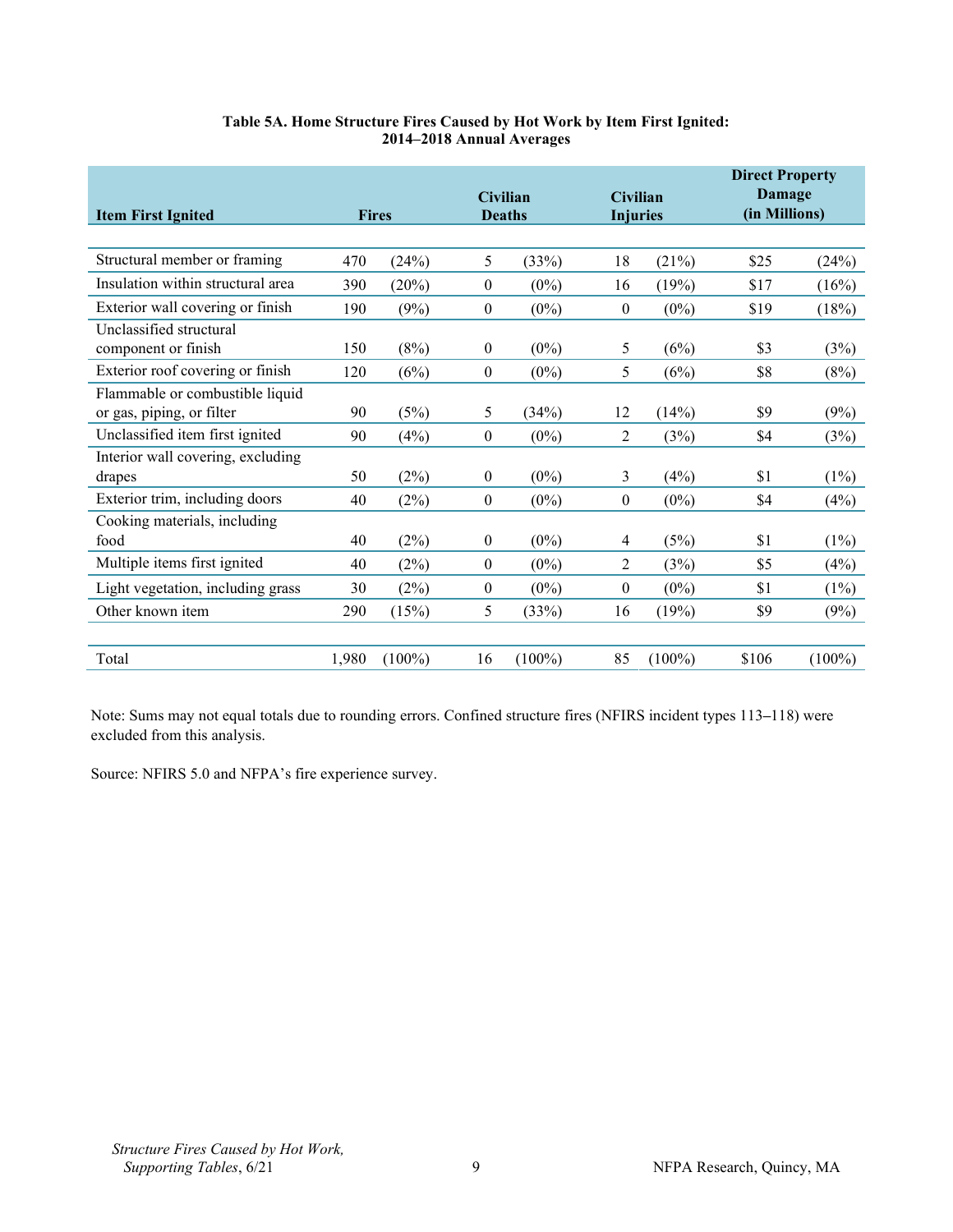| <b>Item First Ignited</b>            | <b>Fires</b> |           | <b>Civilian</b><br><b>Deaths</b> |           | <b>Civilian</b><br><b>Injuries</b> |           | <b>Direct Property</b><br>Damage<br>(in Millions) |           |
|--------------------------------------|--------------|-----------|----------------------------------|-----------|------------------------------------|-----------|---------------------------------------------------|-----------|
|                                      |              |           |                                  |           |                                    |           |                                                   |           |
| Flammable or combustible liquid or   |              |           |                                  |           |                                    |           |                                                   |           |
| gas, piping, or filter               | 430          | (17%)     | 4                                | (78%)     | 37                                 | (44%)     | \$83                                              | (22%)     |
| Exterior roof covering or finish     | 270          | $(10\%)$  | $\boldsymbol{0}$                 | $(0\%)$   | $\overline{2}$                     | (3%)      | \$137                                             | (36%)     |
| Insulation within structural area    | 240          | (9%)      | $\mathbf{0}$                     | $(0\%)$   | $\overline{c}$                     | (3%)      | \$9                                               | (2%)      |
| Structural member or framing         | 210          | (8%)      | $\boldsymbol{0}$                 | $(0\%)$   | $\mathbf{1}$                       | $(1\%)$   | \$8                                               | (2%)      |
| Dust, fiber, lint, including sawdust |              |           |                                  |           |                                    |           |                                                   |           |
| or excelsior                         | 140          | (5%)      | 0                                | $(0\%)$   | 13                                 | (16%)     | \$8                                               | (2%)      |
| Unclassified item first ignited      | 130          | (5%)      | $\boldsymbol{0}$                 | $(0\%)$   | $\overline{2}$                     | (2%)      | \$5                                               | $(1\%)$   |
| Exterior wall covering or finish     | 120          | (4%)      | $\mathbf{0}$                     | $(0\%)$   | $\boldsymbol{0}$                   | $(0\%)$   | \$2                                               | $(0\%)$   |
| Unclassified structural component    |              |           |                                  |           |                                    |           |                                                   |           |
| or finish                            | 100          | (4%)      | 0                                | $(0\%)$   | 3                                  | (3%)      | \$20                                              | (5%)      |
| Material being used to make a        |              |           |                                  |           |                                    |           |                                                   |           |
| product                              | 80           | (3%)      | $\mathbf{0}$                     | $(0\%)$   | 1                                  | $(1\%)$   | \$3                                               | $(1\%)$   |
| Box, carton, bag, basket, or barrel  | 80           | (3%)      | $\boldsymbol{0}$                 | $(0\%)$   | 5                                  | (6%)      | \$2                                               | $(0\%)$   |
| Multiple items first ignited         | 70           | (3%)      | $\boldsymbol{0}$                 | $(0\%)$   | $\boldsymbol{0}$                   | $(0\%)$   | \$7                                               | (2%)      |
| Interior wall covering, excluding    |              |           |                                  |           |                                    |           |                                                   |           |
| drapes                               | 70           | (3%)      | $\theta$                         | $(0\%)$   | 2                                  | (2%)      | \$50                                              | (13%)     |
| Light vegetation, including grass    | 60           | (2%)      | $\boldsymbol{0}$                 | $(0\%)$   | 1                                  | (2%)      | \$2                                               | $(1\%)$   |
| Rubbish, trash, or waste             | 50           | (2%)      | $\boldsymbol{0}$                 | $(0\%)$   | 1                                  | $(1\%)$   | \$3                                               | $(1\%)$   |
| Interior ceiling cover or finish     | 50           | (2%)      | $\mathbf{0}$                     | $(0\%)$   | 1                                  | (2%)      | \$9                                               | (2%)      |
| Electrical wire or cable insulation  | 50           | (2%)      | $\boldsymbol{0}$                 | $(0\%)$   | $\boldsymbol{0}$                   | $(0\%)$   | \$5                                               | $(1\%)$   |
| Unclassified organic material        | 40           | (2%)      | $\mathbf{0}$                     | $(0\%)$   | $\boldsymbol{0}$                   | $(0\%)$   | \$10                                              | (3%)      |
| Other known item first ignited       | 420          | (16%)     | 1                                | (22%)     | 12                                 | (14%)     | \$16                                              | (4%)      |
|                                      |              |           |                                  |           |                                    |           |                                                   |           |
| Total                                | 2,600        | $(100\%)$ | 5                                | $(100\%)$ | 86                                 | $(100\%)$ | \$378                                             | $(100\%)$ |

#### **Table 5B. Non-Home Structure Fires Caused by Hot Work by Item First Ignited: 2014–2018 Annual Averages**

Note: Sums may not equal totals due to rounding errors. Confined structure fires (NFIRS incident types 113**–**118) were excluded from this analysis.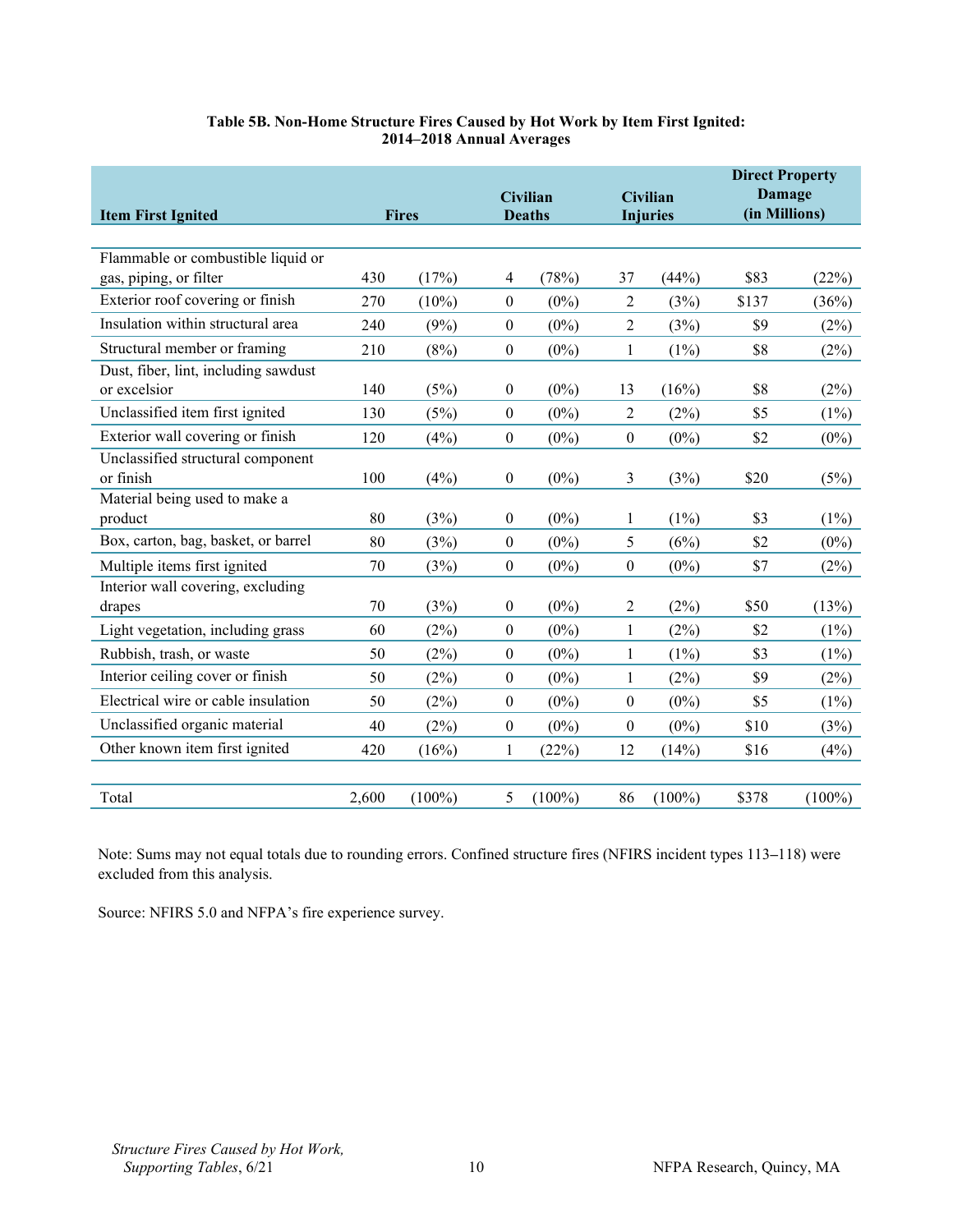<span id="page-11-0"></span>

| <b>Factor Contributing to</b><br><b>Ignition</b> | <b>Fires</b> |           |                  | <b>Civilian</b><br><b>Deaths</b> |                  | <b>Civilian</b><br><b>Injuries</b> |       | <b>Direct Property</b><br>Damage<br>(in Millions) |  |
|--------------------------------------------------|--------------|-----------|------------------|----------------------------------|------------------|------------------------------------|-------|---------------------------------------------------|--|
|                                                  |              |           |                  |                                  |                  |                                    |       |                                                   |  |
| Heat source too close to                         |              |           |                  |                                  |                  |                                    |       |                                                   |  |
| combustibles                                     | 940          | (48%)     | 7                | $(40\%)$                         | 29               | (34%)                              | \$45  | (42%)                                             |  |
| Cutting or welding too close to                  |              |           |                  |                                  |                  |                                    |       |                                                   |  |
| combustibles                                     | 540          | (28%)     | 3                | (20%)                            | 27               | (31%)                              | \$30  | (28%)                                             |  |
| Equipment not being operated                     |              |           |                  |                                  |                  |                                    |       |                                                   |  |
| properly                                         | 120          | (6%)      | 0                | $(0\%)$                          | 7                | (8%)                               | \$4   | (4%)                                              |  |
| Unclassified misuse of                           |              |           |                  |                                  |                  |                                    |       |                                                   |  |
| material or product                              | 80           | (4%)      | $\boldsymbol{0}$ | $(0\%)$                          | 3                | (3%)                               | \$3   | (3%)                                              |  |
| Equipment unattended                             | 60           | (3%)      | 3                | (20%)                            | 2                | (2%)                               | \$2   | (2%)                                              |  |
| Unclassified factor contributed                  |              |           |                  |                                  |                  |                                    |       |                                                   |  |
| to ignition                                      | 50           | (2%)      | $\boldsymbol{0}$ | $(0\%)$                          | 2                | (2%)                               | \$3   | (3%)                                              |  |
| Equipment used for                               |              |           |                  |                                  |                  |                                    |       |                                                   |  |
| unintended purpose                               | 40           | (2%)      | 0                | $(0\%)$                          | 2                | (2%)                               | \$1   | $(1\%)$                                           |  |
| Electrical failure or                            |              |           |                  |                                  |                  |                                    |       |                                                   |  |
| malfunction                                      | 40           | (2%)      | $\boldsymbol{0}$ | $(0\%)$                          | $\boldsymbol{0}$ | $(0\%)$                            | \$1   | $(1\%)$                                           |  |
| Unclassified operational                         |              |           |                  |                                  |                  |                                    |       |                                                   |  |
| deficiency                                       | 30           | (2%)      | $\boldsymbol{0}$ | $(0\%)$                          | 1                | $(1\%)$                            | \$11  | $(11\%)$                                          |  |
| Unintentionally turned on or                     |              |           |                  |                                  |                  |                                    |       |                                                   |  |
| not turned off                                   | 30           | (2%)      | 3                | (20%)                            | 4                | (5%)                               | \$1   | $(1\%)$                                           |  |
| Other known factor                               | 180          | (9%)      | 0                | $(0\%)$                          | 23               | (27%)                              | \$14  | (13%)                                             |  |
|                                                  |              |           |                  |                                  |                  |                                    |       |                                                   |  |
| Total fires                                      | 1,980        | $(100\%)$ | 16               | $(100\%)$                        | 85               | $(100\%)$                          | \$106 | $(100\%)$                                         |  |
| Total factors                                    | 2,120        | (107%)    | 16               | $(100\%)$                        | 99               | (116%)                             | \$114 | (108%)                                            |  |

#### **Table 6A. Home Structure Fires Caused by Hot Work by Factor Contributing to Ignition: 2014–2018 Annual Averages**

Note: Multiple entries are allowed, which can result in sums higher than totals. Fires in which the factor contributing to ignition was coded as "none," "undetermined," or not reported have been allocated proportionally among fires with known factors contributing to ignition. Sums may not equal totals due to rounding errors. Confined structure fires (NFIRS incident type 113-118) were excluded from this analysis.